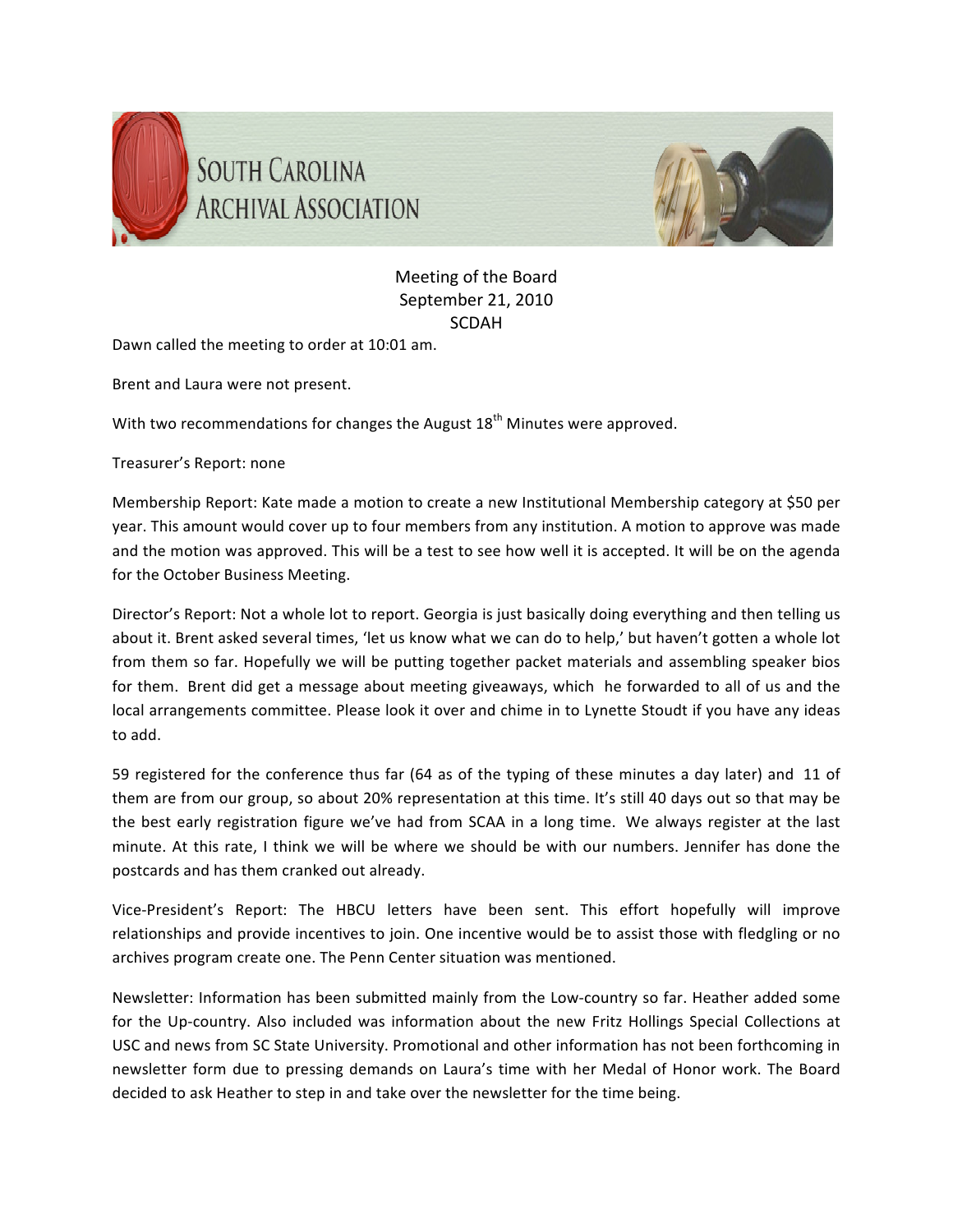Webmaster: Jennifer has put the finishing touches on the new website! Its début will be October  $1<sup>st</sup>$ . Paypal and other details will be worked out during the transition from old to new. On the new website it will be easier to expand content and resources and easier for the next webmaster to accomplish other tasks. Also editing and content changes will be doable for any board member as well as the webmaster. Instructions will be made available. The current site will soon go away but in the meantime a re-direct will take one from old to new. Jennifer has all the website information archived for the future. She also suggested investing in a Joomla Book. Suggestions were also made as to who might be the new webmaster,
including
Mandy
Mastrovita
and
Jana
Meyer.

Old
Business:

SCAA Awards: Many board members are on the Awards Committee, including Ashley, Jennifer Neal, and Alan. We need an updated list of former award winners. Instead of plaques the new awards will be paper weights and a gift. Advertisements of and for the award winner/s need to go
out
in
time
for
the
October
meeting.

SNCA-SCAA Meeting: Jennifer said the arrangement meeting went very well. Plans were made to hold the joint meeting at Moreland City, NC, from March 31-April 1, 2011, at the Crystal Coast Civic Center. Costs will be low and opportunities will be high. Concerns were mentioned about costs (profits versus loses) not clearly stipulated in the agreement. With these concerns assuaged
for
the
moment,
a
motion
was
made
to
approve
the
SNCA‐SCAA
Joint
Meeting
and
the motion
was
approved.

Fall Conference: Everything that can be done has been done, but there are still plenty of details to take care of at the conference. Volunteers are needed for the registration/help desk. Brochures and other information, such as bookmarks, will be available. Sharing information will be stressed as a good thing to do. The deadline for registration has been extended from September 29<sup>th</sup> to October 5<sup>th</sup>.

Nomination Committee: Susan, Mike, and Grace met and discussed the list of open positions that they received from the Secretary. These positions include Vice-President-President-elect, Treasurer, 1<sup>st</sup> Year Director, and Membership Officer. Dorothy Hazelrigg has agreed to be candidate for VP-President-elect and Allison has graciously offered to continue serving as Treasurer. The other two positions are still open with candidates yet to be determined, and although there have been some set-backs as candidates have declined the opportunity to serve, Kate
offered
to
continue
her
service
if
necessary.

Strategic Plan: This plan needs to be presented to the general membership, but how and when to do that? This plan is a really big deal so the board should hold an in-depth meeting to thoughtfully discuss it in detail. This is a five-year plan, a commitment that we all need to agree to before the general membership views it. Several possible meeting times and places were discussed
but
with
few
calendars
in
the
room
it
was
determined
to
email
several
dates,
pick
one see if the RCPL downtown has a room we could use. Susan will facilitate the date and Allison will co‐ordinate
the
room.